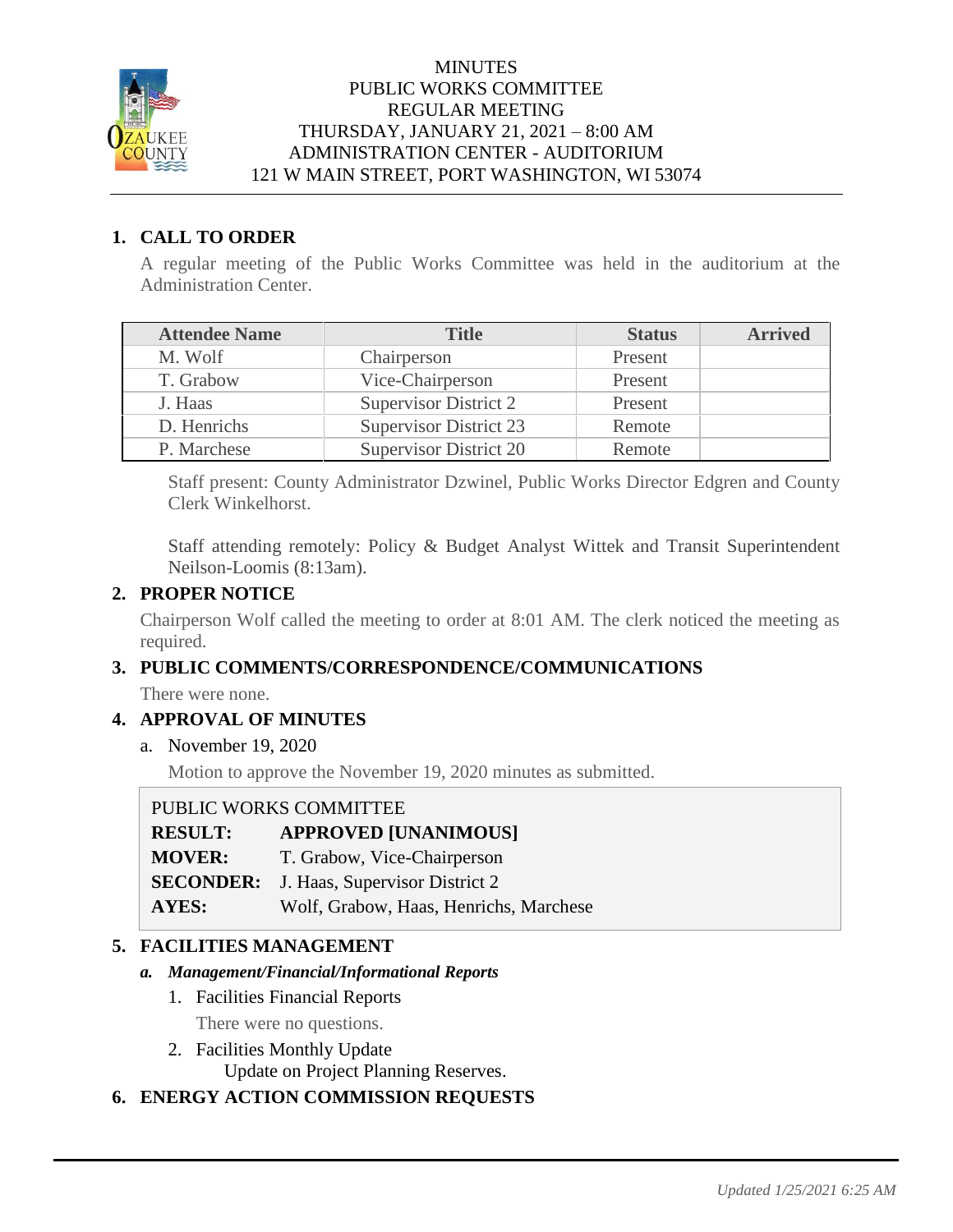### *a. Action Items:*

1. Energy Innovation Grant Program Application

Motion to approve submittal of Energy Innovation Grant application.

| PUBLIC WORKS COMMITTEE                        |                                                 |
|-----------------------------------------------|-------------------------------------------------|
| <b>APPROVED [UNANIMOUS]</b><br><b>RESULT:</b> |                                                 |
| <b>MOVER:</b>                                 | T. Grabow, Vice-Chairperson                     |
|                                               | <b>SECONDER:</b> J. Haas, Supervisor District 2 |
| <b>AYES:</b>                                  | Wolf, Grabow, Haas, Henrichs, Marchese          |

### 2. Membership Renewal Application to Wisconsin Clean Cities Program

Questions on the mission and purpose of the group and concern raised as to whether this was a lobbying group for green projects.

Motion to approve renewing membership to WI Clean Cities.

| PUBLIC WORKS COMMITTEE |                                              |  |
|------------------------|----------------------------------------------|--|
| <b>RESULT:</b>         | <b>APPROVED [4 TO 1]</b>                     |  |
| <b>MOVER:</b>          | D. Henrichs, Supervisor District 23          |  |
|                        | <b>SECONDER:</b> T. Grabow, Vice-Chairperson |  |
| <b>AYES:</b>           | Wolf, Grabow, Henrichs, Marchese             |  |
| NAYS:                  | Haas                                         |  |

# **7. TRANSIT SERVICES**

# *a. Action Items:*

1. Resolution: Authorizing the Establishment of a Trust Fund Account for Specialized Transportation Grant Funds

8:13 AM Transit Superintendent Neilson-Loomis joined the meeting.

Motion to approve the resolution establishing a trust fund account for specialized transportation grant funds. This resolution will move forward to the Finance Committee for further action.

# PUBLIC WORKS COMMITTEE

|               | <b>RESULT: APPROVED [UNANIMOUS]</b>                  |
|---------------|------------------------------------------------------|
| <b>MOVER:</b> | P. Marchese, Supervisor District 20                  |
|               | <b>SECONDER:</b> D. Henrichs, Supervisor District 23 |
| AYES:         | Wolf, Grabow, Haas, Henrichs, Marchese               |

# 2. Resolution: Authorize Wisconsin Department of Transportation to Transfer Congestion Mitigation and Air Quality Funds to the Federal Transit Administration

Motion to approve the resolution authorizing the Department of Transportation to transfer congestion mitigation and air quality funds to the Federal Transit Administration. This resolution will move forward to the County Board for final action.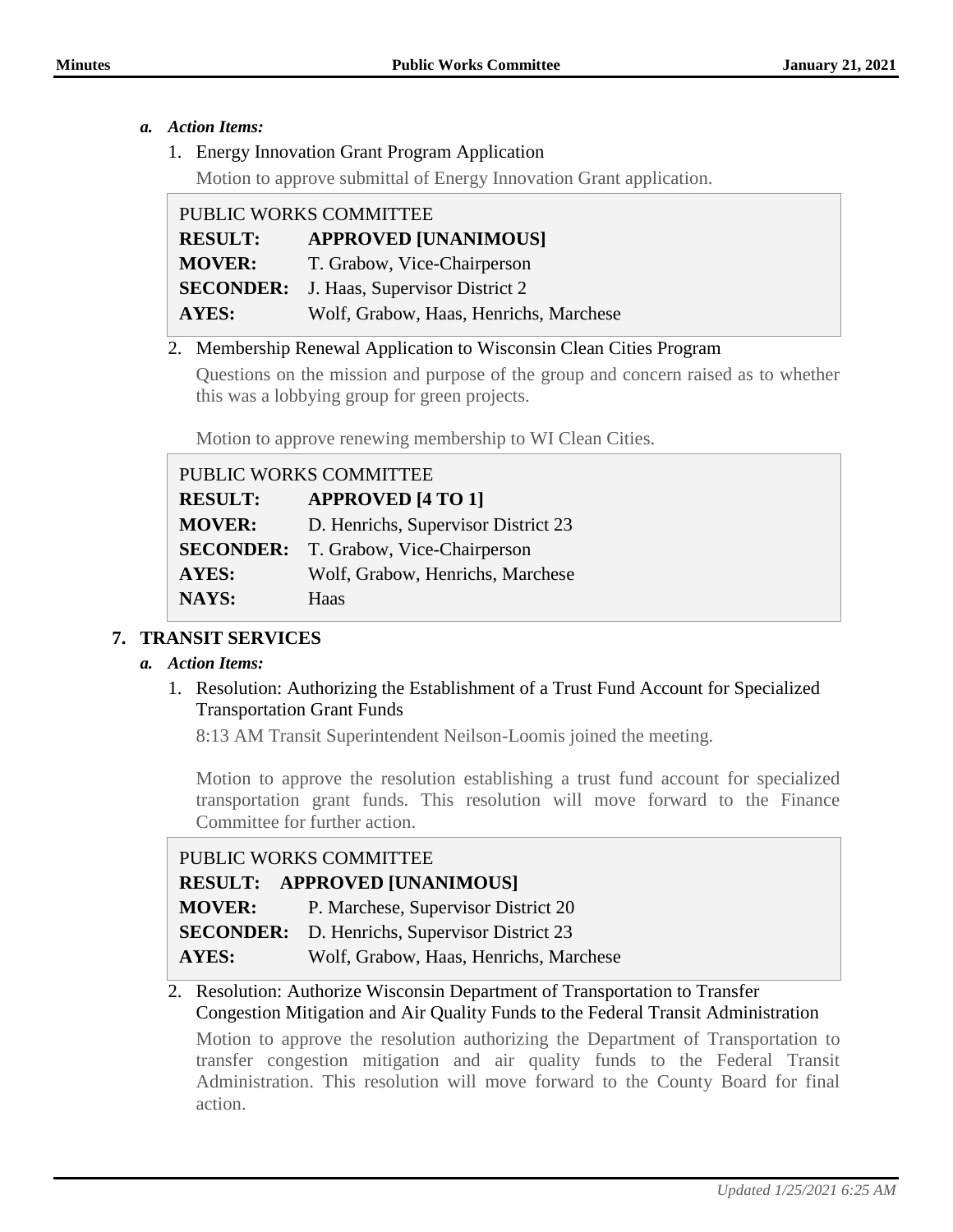| PUBLIC WORKS COMMITTEE |                                              |  |
|------------------------|----------------------------------------------|--|
| <b>RESULT:</b>         | <b>APPROVED [UNANIMOUS]</b>                  |  |
| <b>MOVER:</b>          | P. Marchese, Supervisor District 20          |  |
|                        | <b>SECONDER:</b> T. Grabow, Vice-Chairperson |  |
| <b>AYES:</b>           | Wolf, Grabow, Haas, Henrichs, Marchese       |  |

3. Shared Ride Taxi No Show Policy

Motion to amend Ozaukee County Transit's No Show Policy for the Shared Ride Taxi by eliminating the fee and aligning the administration with Washington County Transit's No Show Policy.

| PUBLIC WORKS COMMITTEE                               |  |  |
|------------------------------------------------------|--|--|
| <b>APPROVED [UNANIMOUS]</b>                          |  |  |
| J. Haas, Supervisor District 2                       |  |  |
| <b>SECONDER:</b> D. Henrichs, Supervisor District 23 |  |  |
| Wolf, Grabow, Haas, Henrichs, Marchese               |  |  |
|                                                      |  |  |

### *b. Management/Financial/Informational Reports*

1. Transit Financial Report

There were no questions.

2. Transit Monthly Update Cross-County Shared Ride Taxi Update. Part-time Administrative Staffing. Shared Ride Taxi Accident. Commuter Express Bus.

# **8. HIGHWAYS**

- *a. Action Items:*
	- 1. Southeastern Wisconsin Regional Planning Commission's 2021 County Surveyor Services Agreement

Motion to approve SEWRPC's 2021 County Surveyor Services Agreement.

| PUBLIC WORKS COMMITTEE |                                              |  |
|------------------------|----------------------------------------------|--|
| <b>RESULT:</b>         | <b>APPROVED [UNANIMOUS]</b>                  |  |
| <b>MOVER:</b>          | P. Marchese, Supervisor District 20          |  |
|                        | <b>SECONDER:</b> T. Grabow, Vice-Chairperson |  |
| <b>AYES:</b>           | Wolf, Grabow, Haas, Henrichs, Marchese       |  |

2. Tri-Axle Truck Purchase

Motion to approve the purchase of a Freightliner 114SD Tri-Axle Truck from Truck Country.